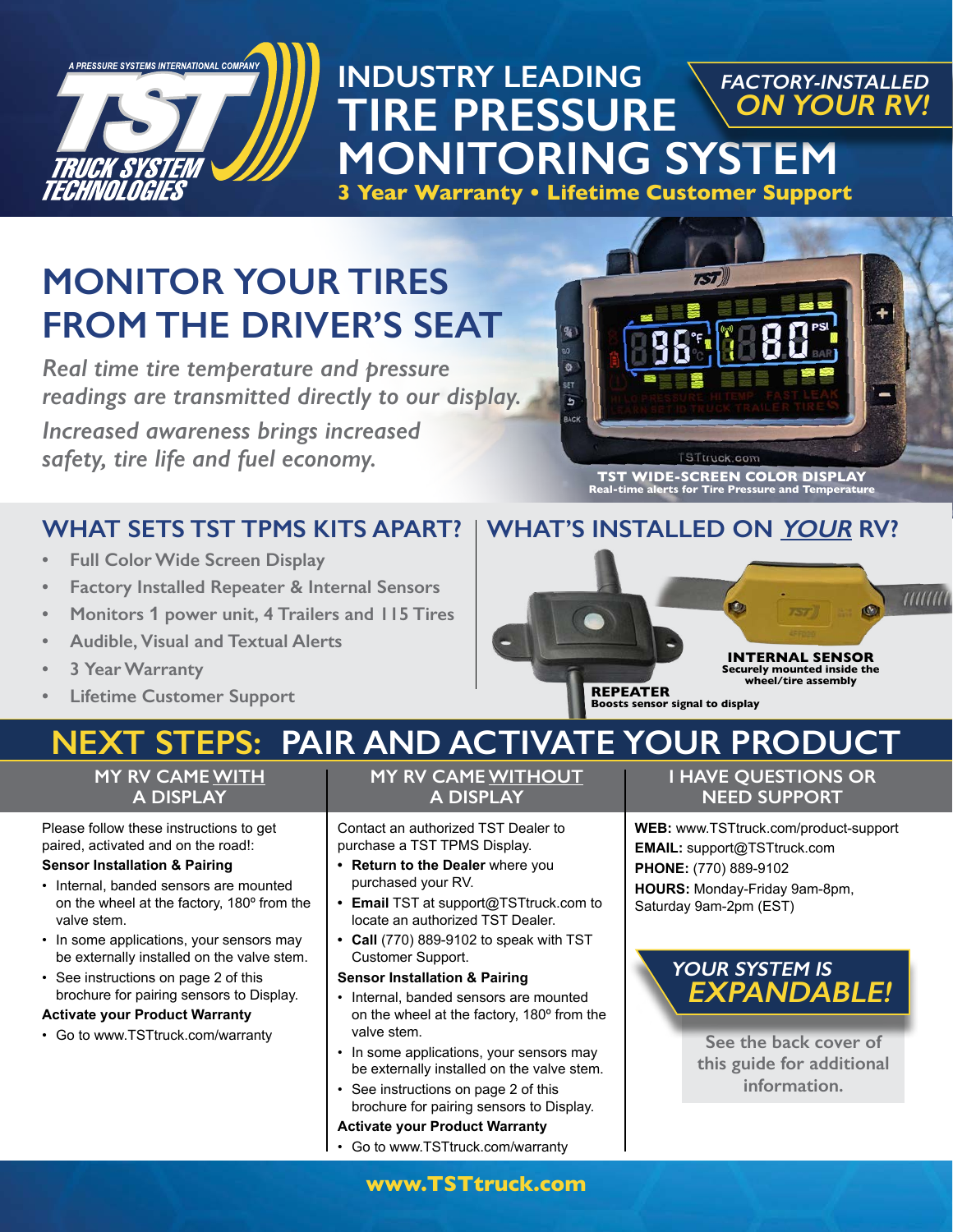# **PROGRAMMING YOUR TST TIRE PRESSURE MONITORING SYSTEM**

Power ON the display. The ON/OFF switch is on the right side of the display.

#### **PROGRAM SENSORS TO DISPLAY**

1. Press and hold  $(SET)$  until it beeps. Display is now in programming mode.

The words **HI PRESSURE SET** will appear at the bottom of the screen. Press  $\left( + \right)$  5 times to scroll through the parameters Sensor until **LEARN ID** appears.

2. Press and release (SET). The first tire on the display will blink. Press  $\left( + \right)$  to move to the desired tire position. Press and release (SET)



again and **FFF FFF** will blink. **Hold the Display next to the sensor for that tire position (see diagram for Internal Sensor position).** Press and release (GO). **ID LF** will appear on the screen, then the 6 digit sensor ID code will appear. Press and release  $\overline{\text{SET}}$  to save the code to that tire position. When coded correctly, a six (6) digit unique code will be displayed (You may record this code by wheel position using the Sensor Code Diagram included with this guide).

- 3. Use  $\left( +\right)$  to move to the next tire position to be programmed. Repeat Step 2 until all sensors have been programmed.
- 4. When complete, press and release (BACK) twice to return to the main screen (the sensors will begin reading **0** pressure and an alarm will sound. This is part of the normal setup process. Press  $F$  to silence the alarm while continuing the setup).

#### **SET THE FOLLOWING BEFORE PAIRING SENSORS:**

#### **PRESSURE UNITS**

#### Note: Default setting is PSI.

To change the Pressure Unit, press and hold (SET) until it beeps. Press  $\left(\frac{1}{\sqrt{2}}\right)$  three (3) times and **SET** will appear at the bottom of the screen and **BAR** and **PSI** will be blinking on the screen. Press and release  $\overline{\text{SET}}$  again, then use  $\overline{+}$  to select **BAR** or **PSI**. Press  $\overline{\text{SET}}$ again to save. Press and release **BACK** to go to the Main Screen.

#### **TEMPERATURE UNITS**

#### Note: Default setting is °F.

To change the Temperature Unit, press and hold (SET) until it beeps. Press  $\left(\frac{1}{2}\right)$  four (4) times and **SET** will appear at the bottom of the screen and **°F** and **°C** will be blinking on the screen. Press and release (SET) again, then use (+) to select *°F* or *°C*. Press and release (SET) again to save. Press and release (BACK) 2 times to go to the Main Screen.

#### **HIGH TEMPERATURE ALARM**

Note: Default setting is 158°F (70º C).

#### **We recommend that you do not change the temperature alarm setting.**

To set the High Temperature Alarm, press and hold (SET) until it beeps. Press (+) twice and **HI TEMP SET** will appear. Press and release  $(SET)$  again, then use  $\left( \cdot \right)$  or  $\left( \cdot \right)$  to adjust the High Temperature Alarm, if desired. Press and release (SET) to save. Press and release (BACK) 2 times to go to the Main Screen.

#### **LOW PRESSURE ALARM**

Note: If the vehicle recommended tire pressure is below 100 PSI, the Low Pressure Alarm must be set first, then set the High Pressure Alarm. The High Pressure Alarm cannot go below the default Low Pressure Alarm of 100 PSI until the Low Pressure Alarm is reduced.

To set up the Low Pressure Alarm, press and hold (SET) until it beeps. Press (+) once and **LOW PRESSURE SET** will appear. Press and release  $\sqrt{SET}$ , then press and release  $\sqrt{GO}$  to select the appropriate axle. Press  $\left( +\right)$  or  $\left( -\right)$  to adjust the Low Pressure Alarm 10% below your normal tire pressure for that axle. Press and release  $\circled{G}$  to move to the next axle. For a trailer setup, see below.\*

#### **HIGH PRESSURE ALARM**

To set up the High Pressure Alarm, press and hold (SET) until it beeps.

**HI PRESSURE SET** will appear at the bottom of the screen. Press and release  $(SET)$ , then press and release  $(GO)$  to select the appropriate axle. Press  $\left( \cdot \right)$  or  $\left( \cdot \right)$  to adjust the High Pressure Alarm to 25% over your normal tire pressure for that axle. Press and release (GO) to move to the next axle. When finished setting each axle, press and release (SET) to save. Press and release (BACK) 2 times to go to the Main Screen. For a trailer setup, see below.\*

**\*Trailer setup** - Up to four trailers can be configured to a single display. When you get to the trailer section of the display, all the trailer axles on that section will flash in groups of three. You can set the High & Low Pressure Alarms for that group. Press and release GO to move to the next group or the next trailer. The trailer number will appear in the middle of the screen (#1 to #4). Press and release (SET) to save settings. Press and release (BACK) 2 times to return to the Main Screen.

#### **REPEATER INSTALLATION**

- 1. The repeater is used to boost the sensor signal. A repeater is factory-installed with this system.
- 2. The repeater is wired to a 12V source that will be constant while driving. The red light on the repeater will illuminate "constant or blinking" (the repeater will illuminate with a constant light when power is applied, once the display is on and the sensors are reporting. The light will blink when transmitting information to the display). No additional setup is needed for the repeater.

#### **EXTERNAL CAP SENSOR INSTALLATION - After Programming**

- 1. Hand-tighten the corresponding sensor on the valve stem for that tire position until the air stops leaking, then tighten 1/4 turn further.
- 2. DO NOT OVER TIGHTEN!

### **www.TSTtruck.com**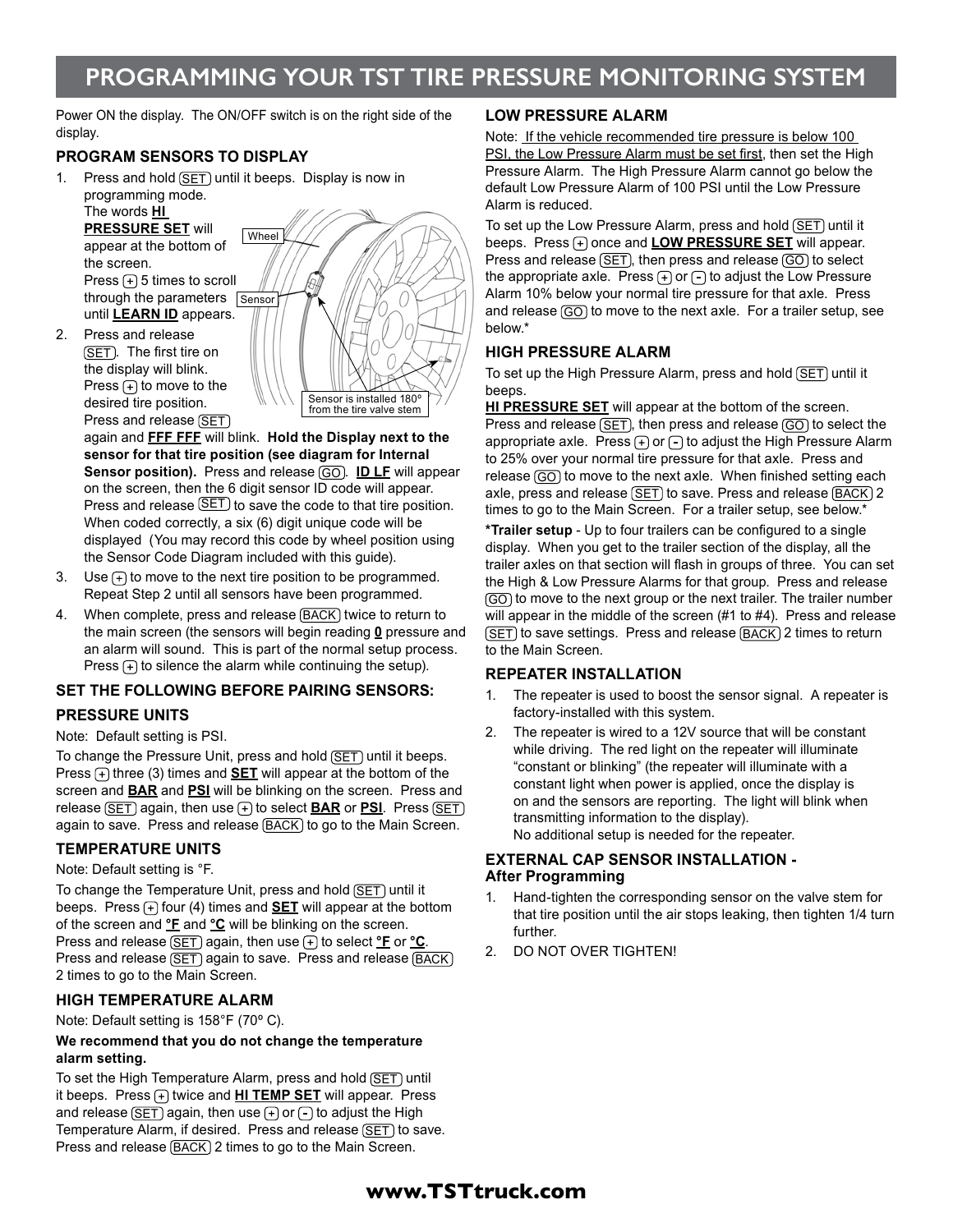# **FREQUENTLY ASKED QUESTIONS**

#### **WHAT DO I DO IF MY SENSOR IS NOT READING?**

- 1. If your sensor is not transmitting data to the display, try recoding the sensor to the same tire position using the "PROGRAM SENSORS TO DISPLAY" instructions on the previous page.
- 2. If after repeated attempts, and you think it may be a sensor issue please contact Customer Support using the information below.

#### **WHY DOES MY DISPLAY SOMETIMES "DROP" SENSOR DATA FROM A TIRE POSITION?**

Be aware that an indoor/outdoor thermometer with an external temperature sensor may interfere with the TST TPMS. Temporarily remove all the batteries in the temperature display AND exterior temperature sensor and see if the problem is corrected. A thermometer with a higher frequency (915 MHZ) may be required. Atomic clocks can also cause interference with the sensors.

#### **WHY DOES MY DISPLAY SOMETIMES ALARM WHILE I AM SITTING STILL IN THE EVENING?**

As night approaches and outdoor temperatures decrease, your tire pressures may drop below the parameters you have set, thus causing an out of spec alarm. When temperatures drop, turn your display off overnight. As the air temperature rises the next day or as you start driving, the tires will also heat up and come back into your parameters.

#### **WHY CAN'T I SET A LOWER PRESSURE THAN 100 PSI FOR THE HIGH OR LOW PRESSURE ALARM?**

The high-pressure alarm cannot go lower than the low-pressure alarm setting. If your tire pressure settings are below 100 PSI, you must first set the low-pressure alarm settings and then set the axles' high-pressure settings. When done, be sure to press and release the "SET" button to save all the parameter settings.

#### **WHAT CONDITIONS CAUSE THE DISPLAY TO ALARM?**

The display will alarm for the following reasons:

- 1. A rapid leak of 2 psi per minute or greater (**FAST LEAK** at bottom of screen).
- 2. A low sensor battery (upper left battery icon flashes).
- 3. An overheating tire, increasing the temperature (**HIGH TEMP** at bottom of screen).
- 4. A high or low-pressure reading (be sure your parameters are set correctly). In every instance, the tire Pressure and Temperature numbers will also flash when the tire with the problem blinks.

#### **HOW DO I REMOVE MY TRAILER FROM THE DISPLAY SCREEN WHEN I AM NOT USING IT?**

To electronically disconnect the trailer tire icons from the screen:

- 1. Momentarily press the  $\overline{GO}$  and  $\overline{\bigcap}$  buttons.
- 2. The trailer section on the display will disappear.
- 3. To electronically reconnect the trailer section, momentarily press the  $\overline{GO}$  and  $\overline{C}$  buttons again.

#### **HOW DO I REMOVE MY TOWING VEHICLE FROM THE DISPLAY SCREEN WHEN IT IS PARKED?**

To electronically disconnect the towing vehicle tire icons from the screen:

- 1. Momentarily press and hold the  $\overline{GO}$  and  $\overline{+}$  buttons.
- 2. The towing vehicle section on the display will disappear.
- 3. To electronically reconnect the towing vehicle section, momentarily press the  $\circled{60}$  and  $\leftrightarrow$  buttons again.

#### **HOW DO I REMOVE AN UNWANTED TIRE ICON FROM THE DISPLAY?**

To delete a single sensor code press and hold  $\boxed{\text{SET}}$  until it beeps (approx. 3 seconds). Press  $\boxed{\pm}$  and scroll through the parameters until **LEARN ID** appears. Press and release  $\boxed{\text{SET}}$ . Use  $\oplus$  or  $\ominus$  to scroll to the tire you wish to remove. Press and release  $\boxed{\text{SET}}$  to select that tire. It will start flashing. Press and hold BACK for 3 seconds. You will hear 3 beeps. The code will change to **FFF FFF** which will be flashing. Press and release (SET). The flashing will stop and the ID code will be deleted. To cancel the function, press and release (BACK) 2 times.

#### **HOW DO I DELETE ALL TIRE CODES FOR MY DISPLAY?**

To delete all of the tire codes when in the **LEARN ID** mode: Press and hold the BACK button until you hear 6 beeps. **DEL ALL**. will appear on the screen. Press and release **SET**), You will hear one beep. FFF FFF will appear. ALL ID codes are deleted. To return to the main screen, press and release **BACK** 2 times.

### **CUSTOMER SUPPORT INFORMATION:**

**WEB:** www.TSTtruck.com/product-support **EMAIL:** support@TSTtruck.com

**PHONE:** (770) 889-9102 **HOURS:** Monday-Friday 9am-8pm, Saturday 9am-2pm (EST)



### **www.TSTtruck.com**